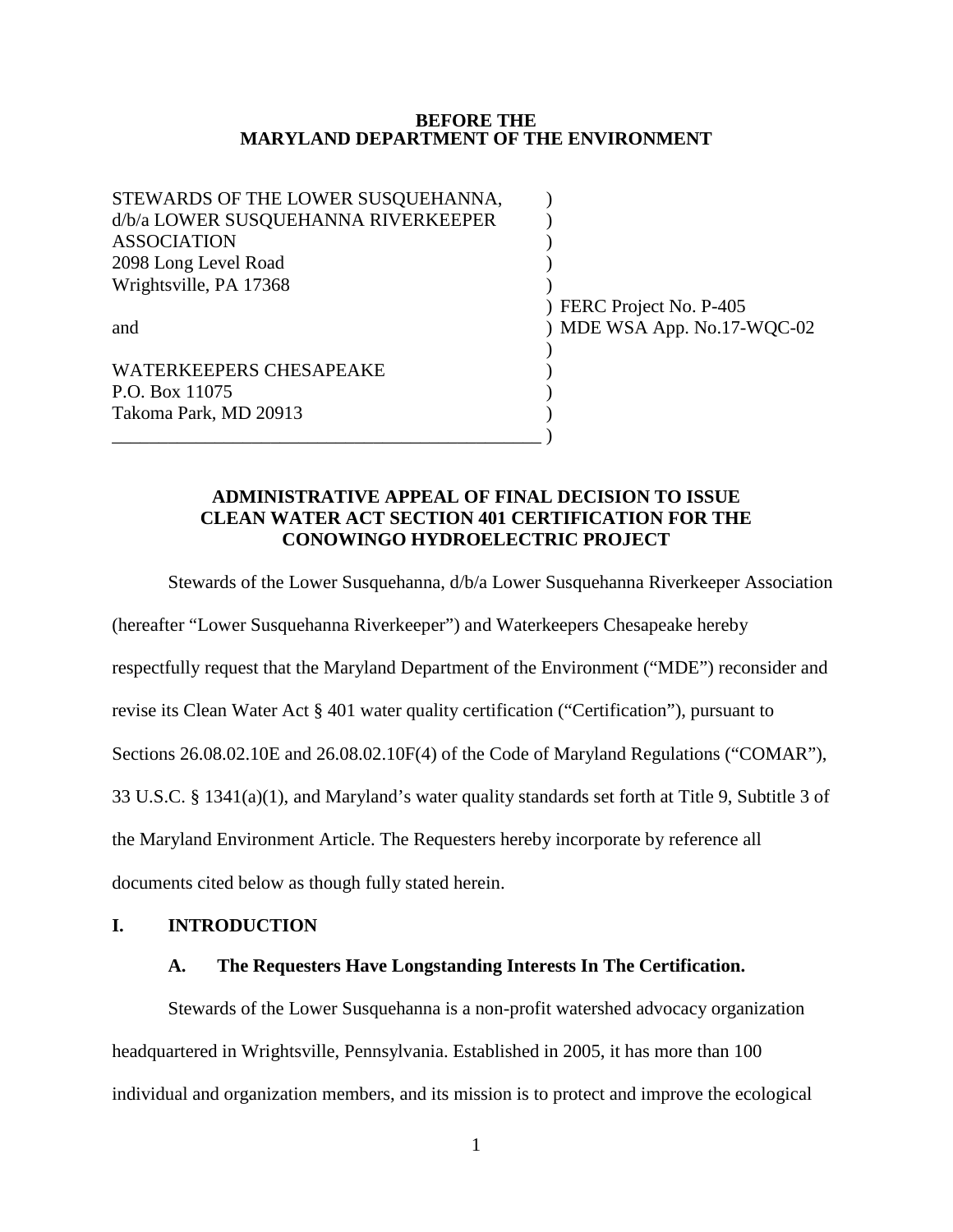and aesthetic integrity of the Lower Susquehanna River watershed and Chesapeake Bay. Lower Susquehanna Riverkeeper is a program of Stewards of the Lower Susquehanna, and leads the organization's work in advocating for strong environmental standards and policies that protect and serve the public interest. Lower Susquehanna Riverkeeper has participated actively in the Dam's relicensing process, for example by testifying at the June 2009 FERC Scoping Meeting,<sup>[1](#page-1-0)</sup> and filing comments on Exelon's Initial Study Reports. [2](#page-1-1)

Waterkeepers Chesapeake is a nonprofit watershed advocacy organization headquartered in Takoma Park, Maryland. It operates as a coalition of 18 independent Waterkeeper programs working throughout the Chesapeake and Delmarva Coastal Bays Watersheds. The coalition works to protect and improve the health of the Chesapeake Bay and the waterways in the region, including the Lower Susquehanna. Waterkeepers Chesapeake aims to amplify the voices of the individual Waterkeeper groups, and to work together on campaigns to stop pollution throughout the region that affects the Chesapeake.

#### **B. The Requesters Are Aggrieved By The Shortcomings In The Certification.**

Members of the Lower Susquehanna Riverkeeper and Waterkeepers Chesapeake have important legally-protected interests in the biological, chemical, and physical integrity of the waters situated below the Conowingo Hydroelectric Project. Members of both organizations use and enjoy that portion of the Lower Susquehanna River as well as the northern Chesapeake Bay,

<span id="page-1-0"></span><sup>1</sup> Transcript, Federal Energy Regulatory Commission's Agency Scoping Meeting for the Conowingo Hydroelectric Project, No. 405, and the Muddy Run Pump Storage Project, No. 2355 (FERC Accession No. 20090612-4019, June 12, 2009).

<span id="page-1-1"></span><sup>2</sup> Lower Susquehanna Riverkeeper, *et al.*, Comments on Exelon's Initial Study Reports (FERC Accession No. 20120321-5173, Mar. 20, 2012). *See also* Lower Susquehanna Riverkeeper, *et al.*, Motion to Intervene and Comments re: Draft License Application for the Conowingo Hydroelectric Project (FERC Accession No. 20120709-5133, July 9, 2012).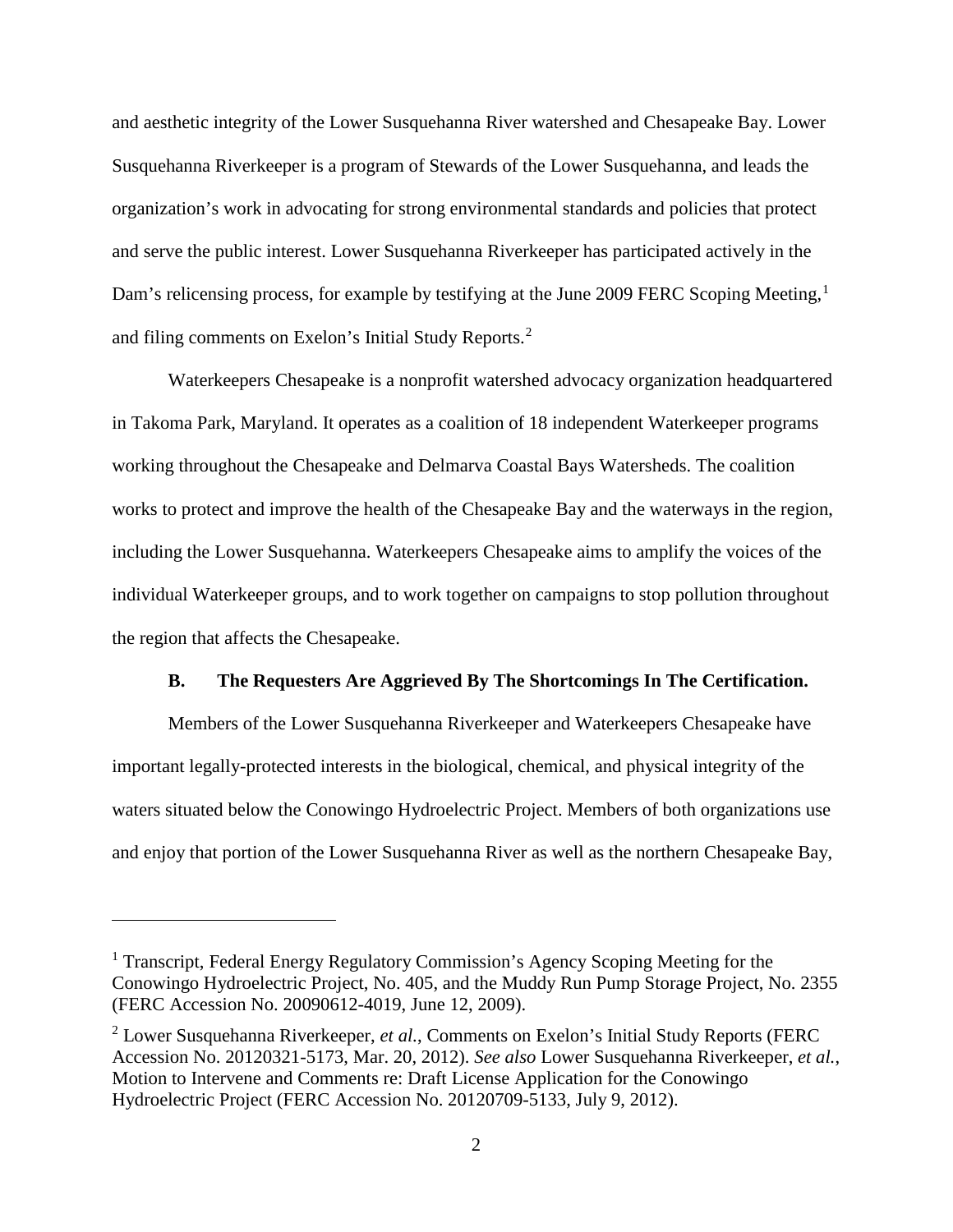for aquatic recreation, aesthetic enjoyment, recreational fishing, and to support their water-based organizational operations. Lower Susquehanna Riverkeeper Ted Evgeniadis patrols and stewards a large geographic area that begins at the Susquehanna River's confluence with the West Branch at Sunbury, Pennsylvania, and reaches downstream to the Chesapeake Bay at Havre de Grace, Maryland. Lower Susquehanna Riverkeeper member Keith Williams is the founding Director of Education and the current Executive Director of the NorthBay Education Foundation, one of the largest outdoor education programs in the nation, which operates on the Chesapeake Bay at the town of North East, Maryland. And Betsy Nicholas, Executive Director of Waterkeepers Chesapeake, uses the Bay and its tributary waterways five to eight times per year for patrolling and recreation, including by kayaking, rafting, boating, and canoeing. The quality and success of all these programs depends in large part on having good water quality and a high degree of ecological integrity and excellent aquatic habitat in the Lower Susquehanna River and Chesapeake Bay.

For nearly a decade, the Lower Susquehanna Riverkeeper and Waterkeepers Chesapeake have worked to help inform FERC, Exelon, Maryland and other Bay states, cooperating federal agencies, its members, and the public about the impending water quality issues associated with the changing circumstances at the Conowingo Hydroelectric Project. In particular, beginning in at least 2009, the Riverkeeper has raised the alarm and pressed the agencies and Exelon to conduct a thorough study of the changing bathymetry in Conowingo Reservoir, the increased accumulation of sediment and associated nutrients trapped by the Dam and Reservoir, the rapid approach of "dynamic equilibrium"—and the inevitable time when millions of tons of sediment trapped by the Project would be scoured out and discharged by the Project at one time, *in* 

3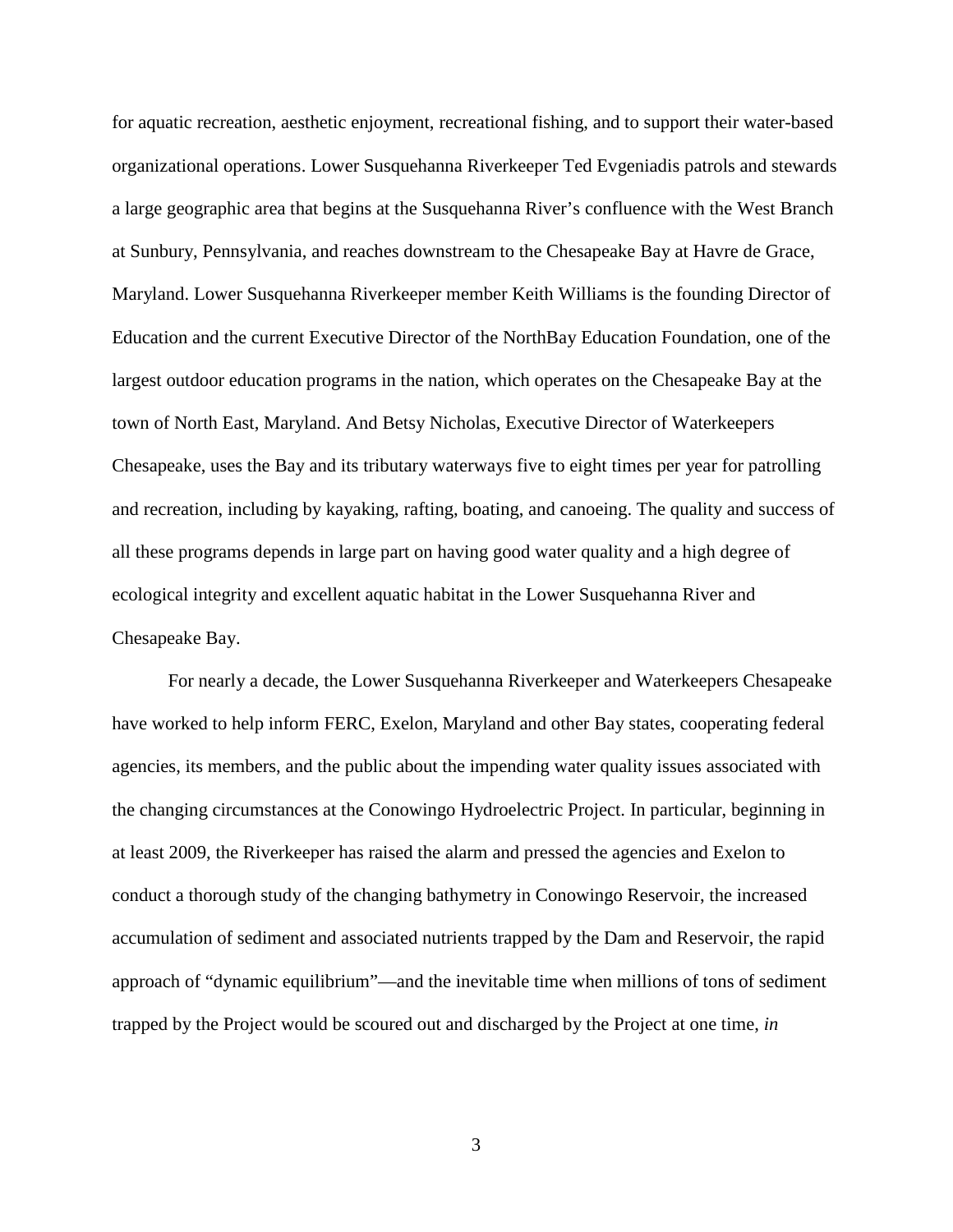*addition to the upstream watershed load*, during storms or other large flow events that are statistically certain or very likely to occur during the requested 50-year license period.<sup>[3](#page-3-0)</sup>

All the stakeholders in the relicensing proceeding have come to understand that the Project's Reservoir has already reached the state of dynamic equilibrium.<sup>[4](#page-3-1)</sup> Yet the responsible agencies, including MDE, have neglected to study the full extent of the harm that is likely to occur to the water quality of the Lower Susquehanna River and the Chesapeake Bay as a result of Project-induced scouring. Instead, the multi-party cooperative Lower Susquehanna River Watershed Assessment ("LSRWA") produced a study that examined the effects of a flow event roughly equivalent to a 20-year storm.<sup>[5](#page-3-2)</sup> Consequently, the administrative record for MDE's Certification and for the FERC relicensing lacks information about the effects of a 25-year, 50 year, 75-year, or 100-year storm that are all very likely or reasonably likely to occur during the 50-year requested license period.<sup>[6](#page-3-3)</sup> Likewise, the administrative record lacks information about the environmental benefits, ecological considerations, and cost-efficient options for the sort of large-scale, long-term dredging operation needed to avoid and mitigate the threat of catastrophic

<span id="page-3-0"></span><sup>3</sup> *See* n.1, *supra*. *See also* Lower Susquehanna Riverkeeper, et al*.*, Letter to Elder Ghigiarelli, Jr., re: Public Comments on Conowingo Hydroelectric Project, Application for Water Quality Certification, Application # 17-WQC-02 (Sept. 11, 2017) and Attachment A thereto, Paul Frank, P.E., FlowWest, LSRWA Modeling Review Final Report (Aug. 25, 2017) (hereafter "Requesters' Comments on Certification"). *See also* Comments of Stewards of the Lower Susquehanna, Lower Susquehanna Riverkeeper, and Waterkeepers Chesapeake on Draft Lower Susquehanna River Watershed Assessment: Phase I (October 2014) (FERC Accession No. 20150203-5134, Feb. 3, 2015) (hereafter "Requesters' Comments on LSRWA").

<span id="page-3-1"></span><sup>4</sup> Certification at 12, ¶ 6.G. *See also* FERC, Final Multi-Project Environmental Impact Statement for Hydropower Licenses, Susquehanna River Hydroelectric Projects at 72-73, FERC/FEIS-0255F (March 2015); Exelon, Lodging of Filings Regarding Clean Water Act Section 401 Certification Challenges for Conowingo Hydro Project of Exelon Corporation under P-405 at 28, 65 (FERC Accession No. 20180525-5191, May 25, 2018).

<span id="page-3-2"></span><sup>5</sup> Requesters' Comments on Certification at 13-14 and Att. A thereto.

<span id="page-3-3"></span> $6$   $Id$ .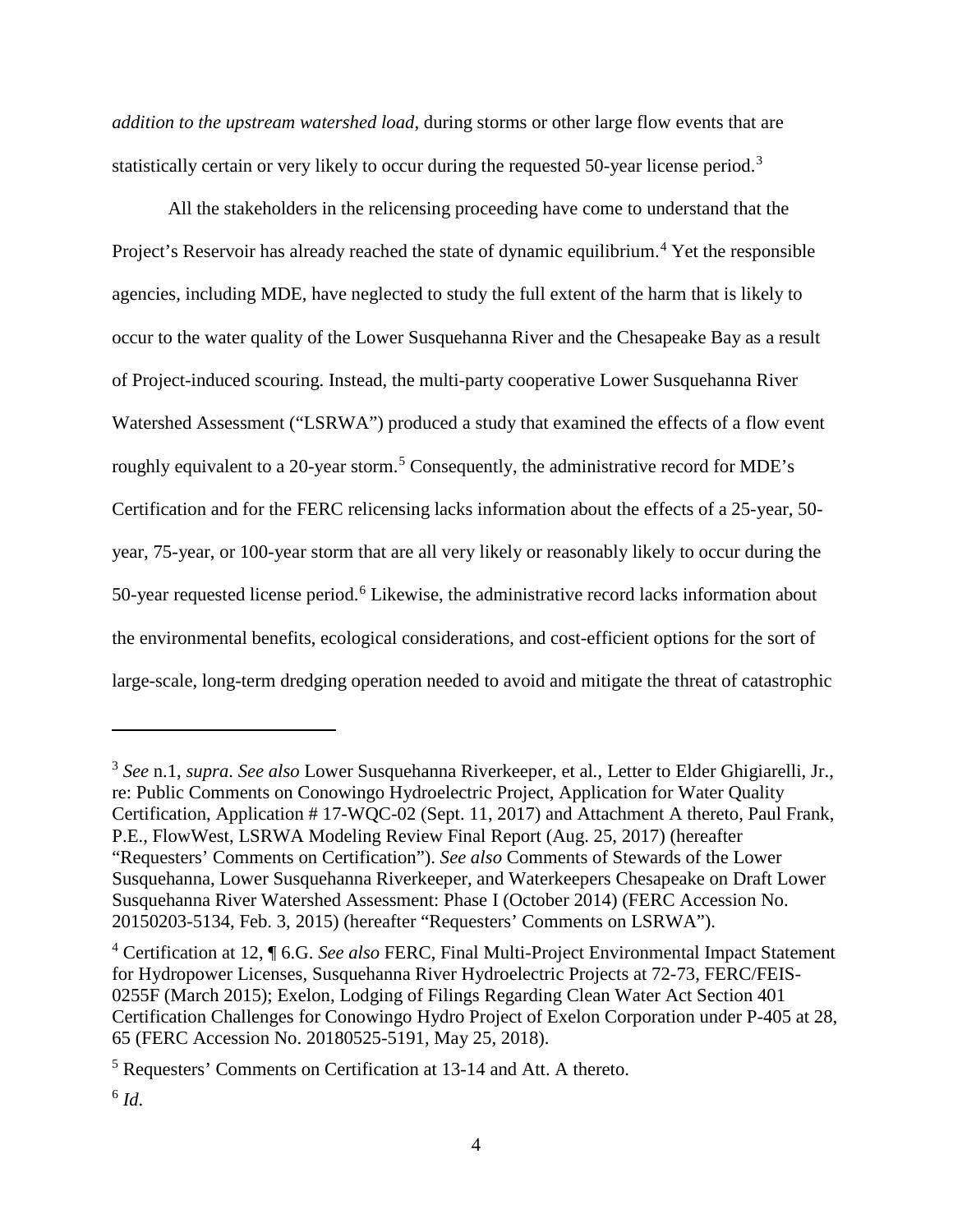scour events. While the LSRWA authors claimed that the benefits of dredging would be minimal or short-lived, that claim reflected two failures in the study: it seriously under-estimated the impacts of scour, and only modeled dredging scenarios that are nowhere near proportionate to the problem.[7](#page-4-0) The Certification does not address these problems, or explain MDE's rationale for rejecting these concerns.

As a result of the foregoing problems, the recreational, aesthetic, and organizational interests of the Requesters and their members will be harmed by Project-induced scour that is not addressed or mitigated in the current version of the Certification. In addition, because MDE has not adequately studied, or required Exelon to adequately study the effects of Project-induced scour likely to occur during the license period, the Requesters and their members are deprived of specific and accurate data and information needed to fulfill its mission of educating the public about water quality problems in the Lower Susquehanna River and Chesapeake Bay, and advocating for appropriate regulatory and other controls to address those problems. These harms would be redressed by a decision by MDE to reconsider and revise the Certification and undertake additional actions as necessary to ensure that the scouring and discharge of sediment and associated nutrients from the Project will not cause or contribute to violations of the applicable water quality standards for the Lower Susquehanna River and Chesapeake Bay.

### **II. LEGAL REQUIREMENTS AND AUTHORITIES**

Section 401 of the Clean Water Act gives states the authority to review any federallypermitted or licensed activity that may result in a discharge to navigable waters, and to condition the permit or license upon a certification that any discharge would comply with key provisions of

<span id="page-4-0"></span><sup>7</sup> *Id.*; *see also* Requesters' Comments on LSRWA at 9.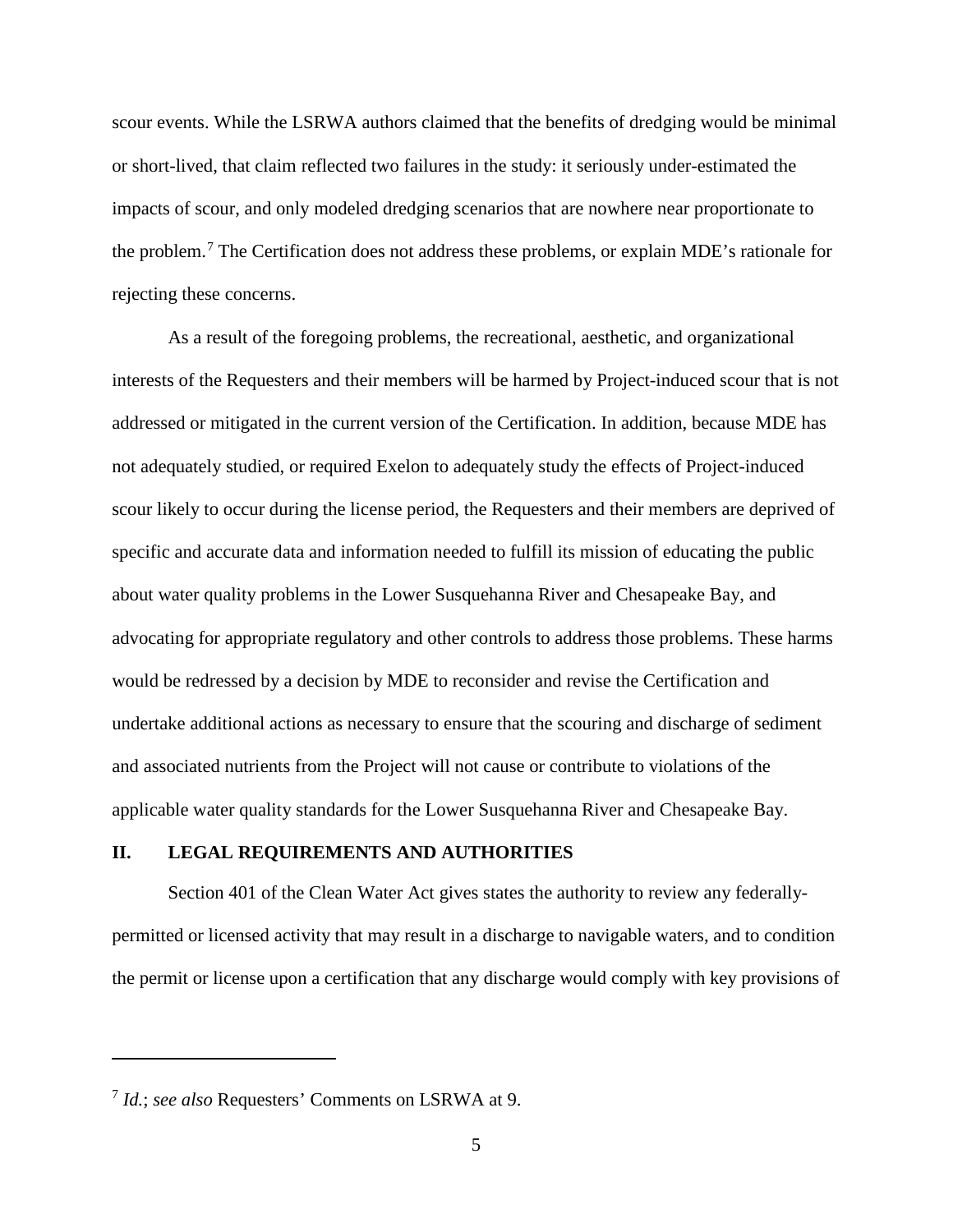the Clean Water Act and appropriate state laws.<sup>[8](#page-5-0)</sup> This expansive certification authority preserves

a substantial role for the states in protecting water quality, even when permitting authority lies

solely in federal hands. As the U.S. Supreme Court characterized it:

State certifications under § 401 are essential in the scheme to preserve state authority to address the broad range of pollution… "No polluter will be able to hide behind a Federal license or permit as an excuse for a violation of water quality standard[s]. No polluter will be able to make major investments in facilities under a Federal license or permit without providing assurance that the facility will comply with water quality standards. No State water pollution control agency will be confronted with a fait accompli by an industry that has built a plant without consideration of water quality requirements."[9](#page-5-1)

# **A. Application of Clean Water Act § 401**

Pursuant to § 401 of the Clean Water Act, a state certification is needed when there is:

Any applicant for a Federal license or permit to conduct any activity including, but not limited to, the construction or operation of facilities, which may result in any discharge into the navigable waters, shall provide the licensing or permitting agency a certification from the State in which the discharge originates or will originate … that any such discharge will comply with the applicable provisions of sections 1311, 1312, 1313, 1316, and 1317 of this title.<sup>[10](#page-5-2)</sup>

The term "discharge" has been broadly interpreted to include the release of anything that

flows out, including discharges from hydroelectric dams.[11](#page-5-3) The discharge also need not be

certain; rather, the mere possibility of a discharge is sufficient to trigger the requirements of

§ 401.[12](#page-5-4) Moreover, the term "discharge" in § 401 is "without any qualifiers," it does not "require

<span id="page-5-0"></span><sup>8</sup> 33 U.S.C. § 1341(a)(1).

<span id="page-5-2"></span><span id="page-5-1"></span><sup>9</sup> *S.D. Warren Co. v. Maine Bd. of Envtl. Protection*, 547 U.S. 370, 386 (2006) (citation omitted).  $10$  33 U.S.C. § 1341(a)(1).

<span id="page-5-3"></span><sup>11</sup> *S.D. Warren Co.*, 547 U.S. at 373.

<span id="page-5-4"></span><sup>&</sup>lt;sup>12</sup> 33 U.S.C. § 1341(a)(1) (stating that certification is required when an activity "may" result in a discharge); *see also* U.S. EPA, *Clean Water Act Section 401 Water Quality Certification: A Water Quality Protection Tool for States and Tribes* (2010) at 4,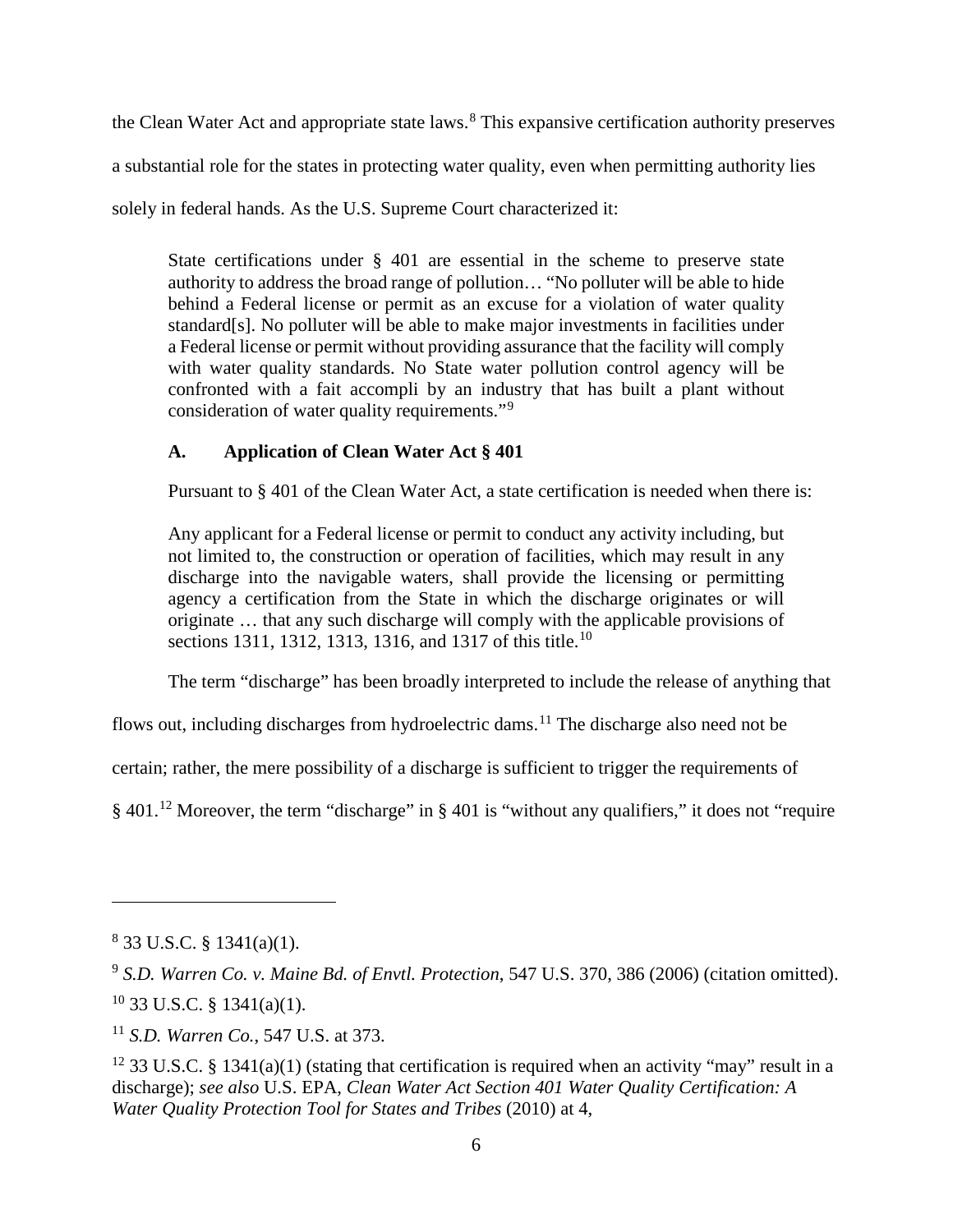the addition of something foreign to the water" in order to trigger the state's authority to impose conditions and issue a certification.[13](#page-6-0) Section 401 has "a broad reach…, and its object comprehends maintaining state water quality standards."[14](#page-6-1)

When § 401 applies to a project due to a potential discharge, the certification process applies to the "activity as a whole," not merely to the discharge itself.[15](#page-6-2) Therefore, the certifying state must determine whether any aspect of the project (not just a discharge) would violate the relevant federal or state laws. In the case of a hydroelectric dam project, for example, a certifying state must apply the certification process to a wide range of actions such as the trapping of nutrients and sediment behind the dam, changes to stream flow and water temperature, increases in total dissolved gas levels below the dam, and the release of sediments and nutrients below the dam during both routine operation and increasingly common storm events.<sup>[16](#page-6-3)</sup>

## **B. Procedure**

Section 401(d) of the Clean Water Act directs states to certify § 401 projects only when the project activities would comply with all applicable federal and state laws. These laws include

 $\overline{a}$ 

<span id="page-6-2"></span><sup>15</sup> *PUD No. 1 of Jefferson County v. Washington Dept. of Ecology*, 511 U.S. 700, 712 (1994).

<span id="page-6-3"></span><sup>16</sup> Due to climate change, it is predicted that all parts of the U.S. will see increases in storm intensities, and the Northeast will also experience a 58% increase in the average number of days with very heavy precipitation. Garfin et al., *Assessment of Climate Change in the Southwest United States: A Report Prepared for the National Climate Assessment* (2013), at 6, 8, http://www.swcarr.arizona.edu/sites/all/themes/files/SW-NCA-color-FINALweb.pdf; Hall and Stuntz, *Climate Change and Great Lakes Water Resources* (Nov. 2007) at 6-7, http://online.nwf.org/site/DocServer/Climate\_Change\_and\_Great\_Lakes\_Water\_Resources\_Rep ort\_FI.pdf.

https://www.epa.gov/sites/production/files/2016-11/documents/cwa\_401\_handbook\_2010.pdf ("EPA § 401 Guidance").

<span id="page-6-0"></span><sup>13</sup> *S.D. Warren Co.*, 547 U.S. at 371.

<span id="page-6-1"></span><sup>14</sup> *Id*. at 380.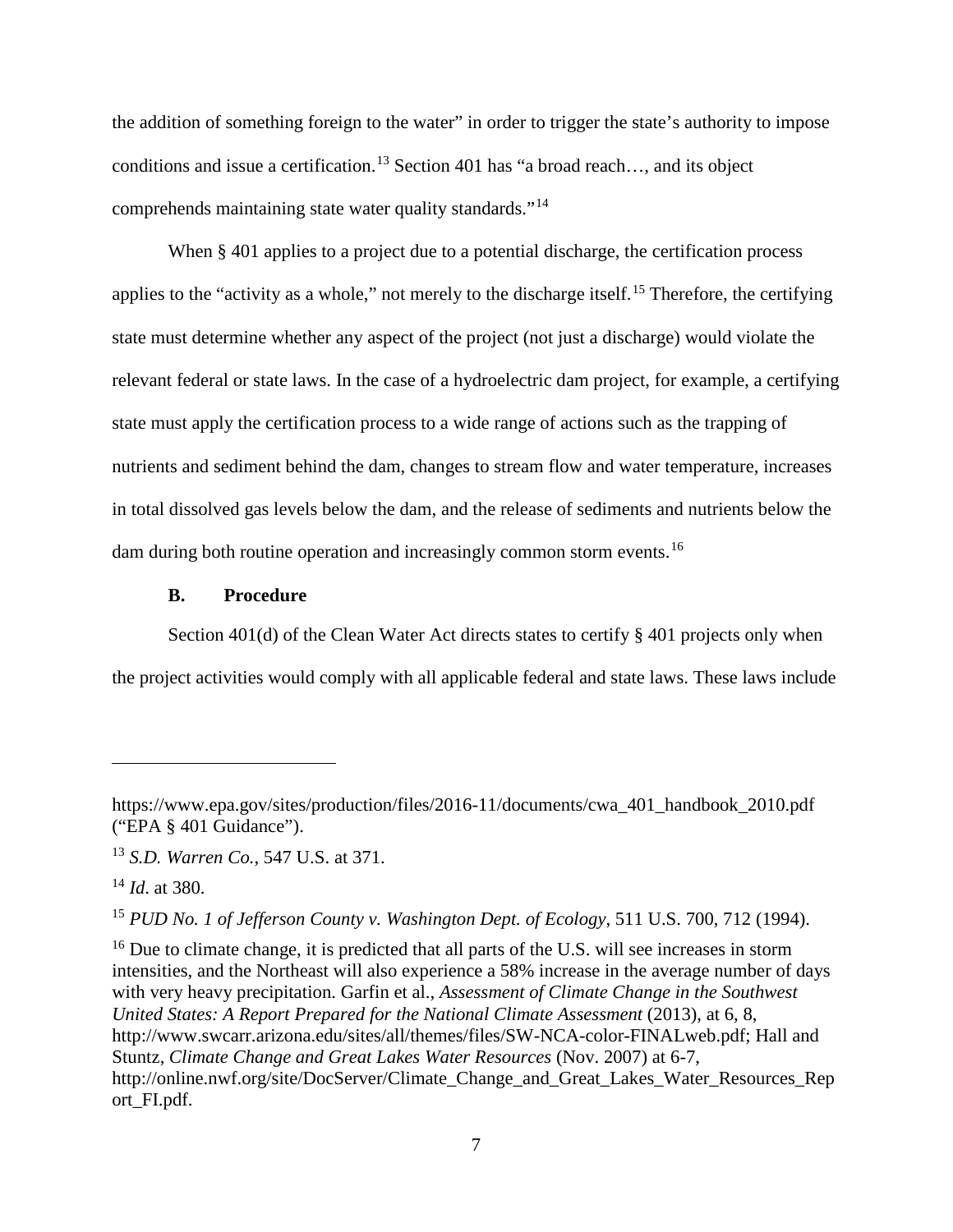the federal effluent limitations (§ 1311), federal water quality related effluent limitations (§ 1312), state water quality standards and implementation plans (§ 1313), federal new source performance standards (§ 1316), toxic and pretreatment effluent standards (§ 1317), and "any other appropriate requirement of State law."[17](#page-7-0)

If a project would not comply with the applicable laws, a state must either deny § 401 certification,[18](#page-7-1) or conditionally grant certification with "any effluent limitations and other limitations, and monitoring requirements necessary to assure" compliance with the law.[19](#page-7-2) If a state denies certification, the federal permit or license for the project may not be issued.<sup>[20](#page-7-3)</sup> In this way, § 401 grants states the authority to halt projects that illegally harm water quality. Alternatively, in cases where specific permit conditions would ensure compliance with the law, a state may conditionally grant certification and these conditions would become binding limitations on the permit or license. $21$ 

## **C. Scope of State Authority**

States have extensive authority to deny or impose conditions during the § 401 certification process. As EPA has explained in recent guidance, "[c]onsiderations can be quite broad so long as they relate to water quality," and "[c]ertification may address concerns related to the integrity of the aquatic resource and need not be specifically tied to a discharge."<sup>[22](#page-7-5)</sup> In addition to ensuring compliance with the statutorily enumerated provisions of the Clean Water

<span id="page-7-0"></span> $17$  33 U.S.C. § 1341(a)(1), (d).

<span id="page-7-1"></span><sup>18</sup> *Id.* § 1341(a)(1).

<span id="page-7-2"></span><sup>19</sup> *Id.* § 1341(d).

<span id="page-7-3"></span> $^{20}$  *Id.* § 1341(a)(1).

<span id="page-7-4"></span> $^{21}$  *Id.* § 1341(d).

<span id="page-7-5"></span><sup>22</sup> EPA § 401 Guidance, *supra* n. 12, at 23.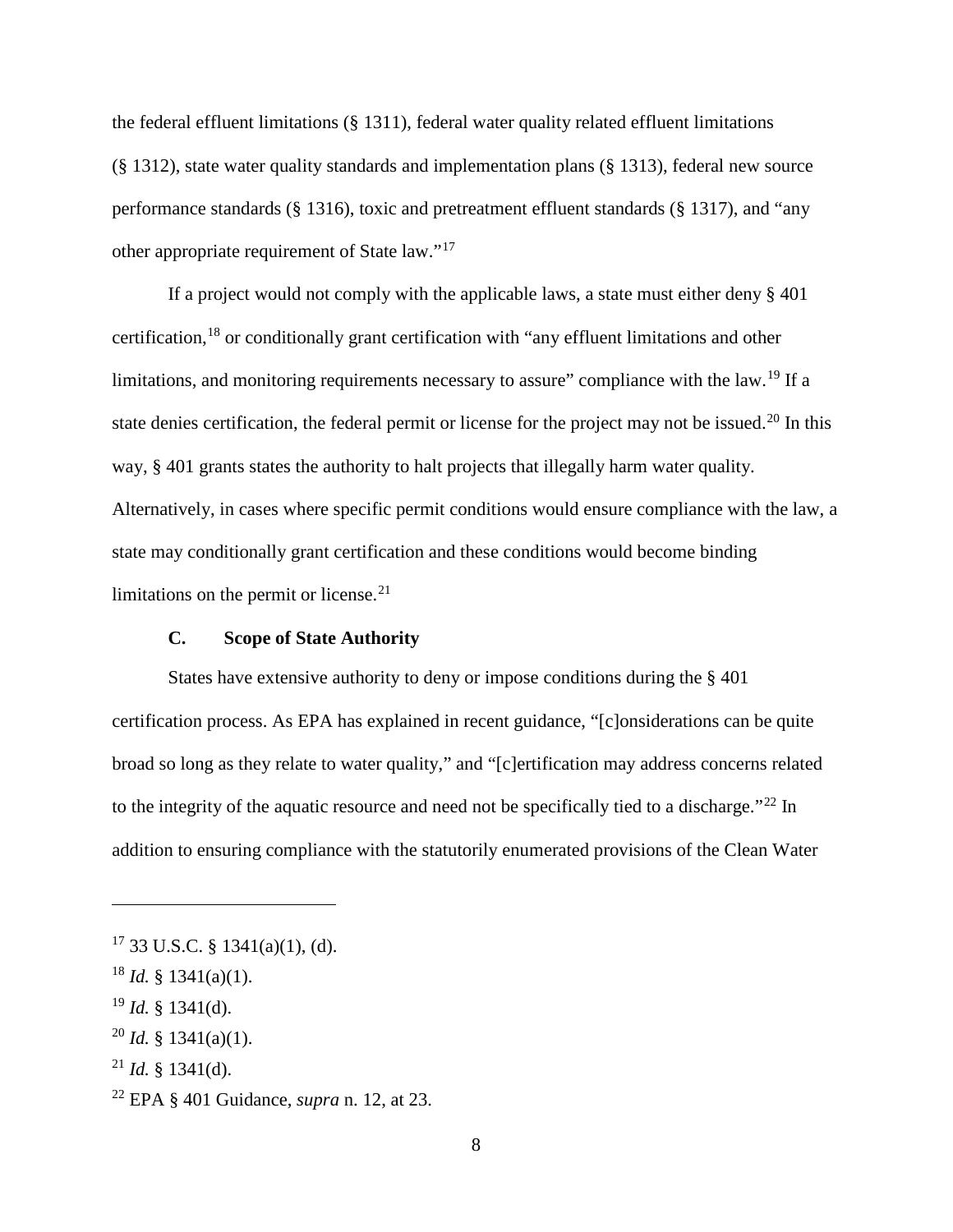Act (§§ 1311, 1312, 1313, 1316, and 1317), certifying states must assure compliance with "any other appropriate requirement of State law."[23](#page-8-0) Courts have consistently interpreted this provision to mean that all state water quality standards must be satisfied.<sup>[24](#page-8-1)</sup> State water quality standards include designated uses for water bodies,  $2<sup>5</sup>$  as well as the quantitative (numeric) and qualitative (narrative) criteria needed to achieve the designated uses,  $^{26}$  $^{26}$  $^{26}$  and anti-degradation.<sup>[27](#page-8-4)</sup> Therefore, certifying states have the obligation to ensure compliance with not only numeric water quality standards (and the total maximum daily loads ("TMDLs") used to enforce them), but also mandates designed to protect recreational uses and aquatic life.<sup>[28](#page-8-5)</sup> Indeed, courts have repeatedly allowed certifying states to deny certifications based on the need to comply with state water quality standards, including non-quantitative standards such as the protection of aquatic life and shellfish habitat.[29](#page-8-6)

In the case of Exelon's application for certification, the legal mandate to expansively enforce all state water quality standards prevents Exelon from simply relying on the Chesapeake Bay TMDL to absolve itself of any obligation to address the sediment pollution from the Dam.

<span id="page-8-3"></span><sup>26</sup> *Id.* § 131.11.

 $\overline{a}$ 

<span id="page-8-4"></span><sup>27</sup> *Id.* § 131.12.

<span id="page-8-6"></span><sup>29</sup> *See, e.g.*, *AES Sparrows Point LNG v. Wilson*, 589 F.3d 721, 733 (4th Cir. 2009); *Islander East Pipeline Co., LLC v. McCarthy*, 525 F.3d 141 (2d Cir. 2008).

<span id="page-8-0"></span><sup>23</sup> 33 U.S.C. § 1341(d).

<span id="page-8-1"></span><sup>24</sup> *See, e.g.*, *PUD No. 1 of Jefferson Co.*, 511 U.S. 700 (holding that state water quality standards, including minimum stream flow requirements, should be enforced through § 401 certifications).

<span id="page-8-2"></span><sup>25</sup> 40 C.F.R. § 131.10.

<span id="page-8-5"></span><sup>28</sup> *Anacostia Riverkeeper Inc. v. Jackson*, 798 F. Supp. 2d 210, 238 (D.D.C. 2011) (holding that a state's total maximum daily loads for a water body must ensure protection of all state water quality standards, including *all* designated uses and water quality criteria, in order to satisfy the Clean Water Act).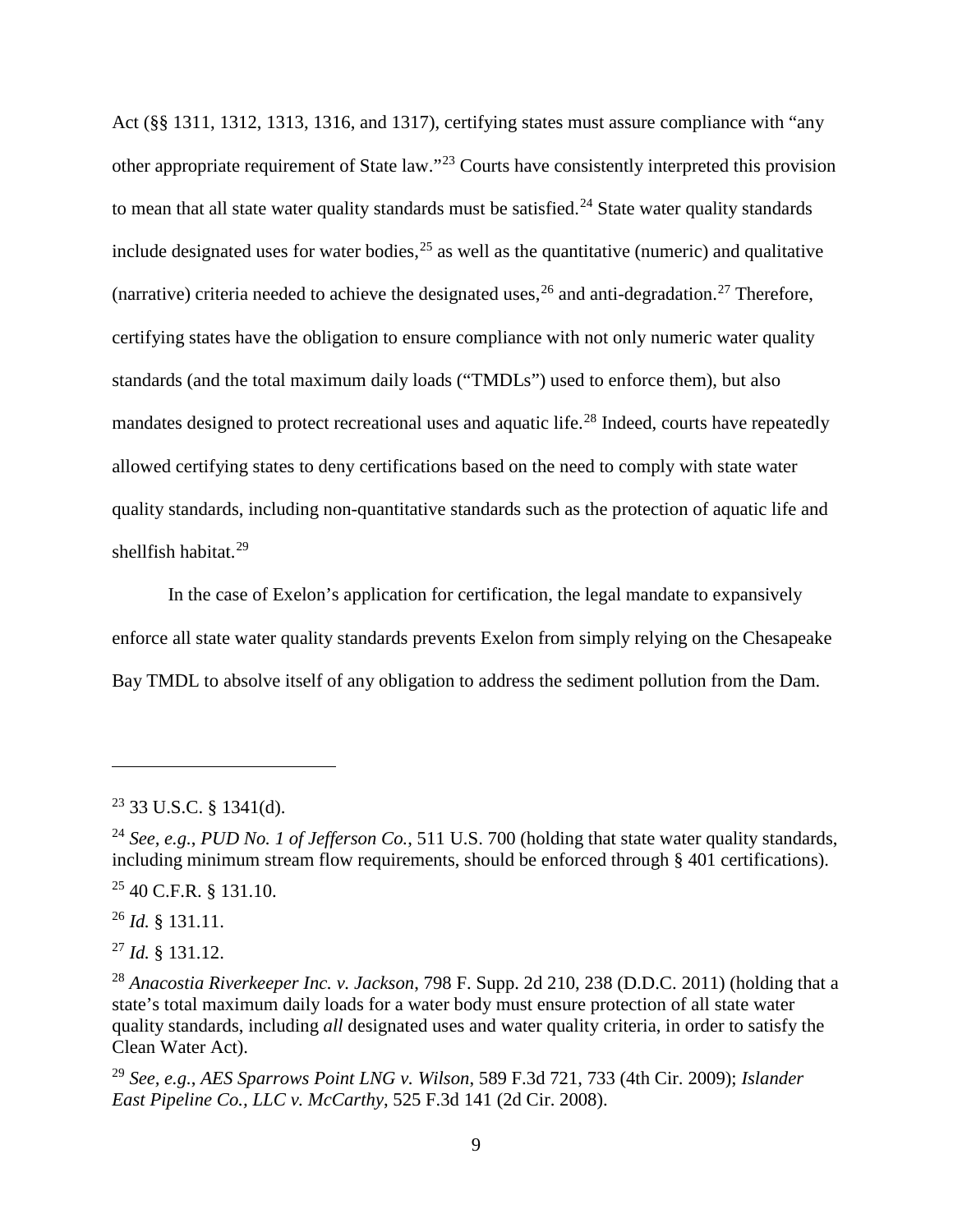The Chesapeake Bay TMDL did not include a wasteload or load allocation to accommodate discharges of sediment or nutrients scoured from behind the Dam, and did not purport to relieve Exelon of its responsibility for such discharges. MDE is therefore empowered to look beyond the Chesapeake Bay TMDL and independently ensure the Project's sediment discharges do not interfere with attainment of the TMDL, or with the designated uses, which ensure support of estuarine and marine aquatic life and shellfish harvesting.<sup>[30](#page-9-0)</sup> MDE must also ensure compliance with Maryland's narrative water quality standards which prohibit pollution by any material in an amount that would "[c]hange the existing color to produce objectionable color for aesthetic purposes" or "[i]nterfere directly or indirectly with designated uses," among other things.<sup>[31](#page-9-1)</sup> In other words, MDE may not grant § 401 certification unless it imposes conditions that prevent the violation of all numeric and narrative water quality standards, and all designated uses.

#### **D. Review of § 401 Certification Decisions**

The federal permitting or licensing agency (here FERC) has no authority to review a state's decision about a § 401 certification. If a state denies certification, the federal agency may not issue the permit or license, $32$  and if the state conditionally grants certification, all state conditions must be included in the permit or license without review.<sup>[33](#page-9-3)</sup> Only a court can review

<span id="page-9-0"></span><sup>&</sup>lt;sup>30</sup> See COMAR 26.08.02.08(B) (designating the Lower Susquehanna as Class I-P and Class II in various segments); COMAR 26.08.02.02(B) (designating Class II waters as "Support of Estuarine and Marine Aquatic Life and Shellfish Harvesting").

<span id="page-9-1"></span> $31$  COMAR 26.08.02.03(B).

<span id="page-9-2"></span> $32$  33 U.S.C. § 1341(a).

<span id="page-9-3"></span><sup>33</sup> *Id.* § 1341(d); *see also American Rivers, Inc. v. FERC*, 129 F.3d 99, 102-111 (2d Cir. 1997) (holding that FERC did not have the authority to exclude any state § 401 certification conditions on a FERC hydropower license, and that only a court could review the legality of state-imposed certification conditions).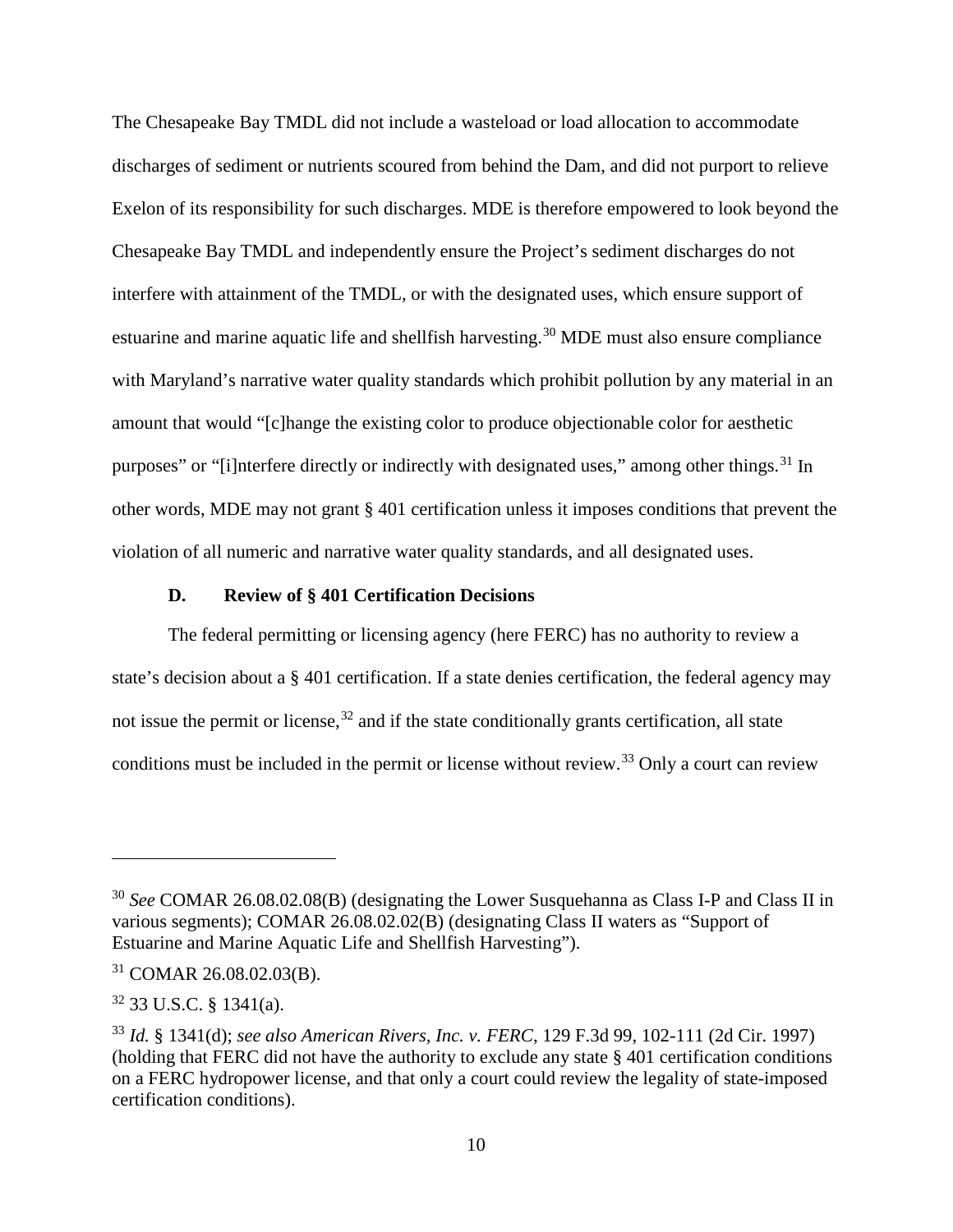the legality of state-imposed certification conditions.<sup>[34](#page-10-0)</sup> Depending on the nature of the challenge, either a federal court or a state court may be the appropriate forum to review a § 401 certification decision.[35](#page-10-1)

In the case of this Certification, there are no genuine issues as to the scope of MDE's Clean Water Act § 401 authority; while there may be factual questions about how discharges from the Conowingo Hydroelectric Project affect or will affect water quality in the Lower Susquehanna River and Chesapeake Bay, and questions about whether the conditions MDE includes in the Certification are sufficiently related to those effects, those questions only implicate Maryland law.

## **III. EFFECTS OF THE CONOWINGO HYDROELECTRIC PROJECT ON THE LOWER SUSQUEHANNA RIVER AND CHESAPEAKE BAY ENVIRONMENT[36](#page-10-2)**

The Conowingo Dam Project has profoundly altered the Lower Susquehanna River system. It has historically trapped an average of 50-67% of the annual sediment load (1.5 to 2 million tons), along with the nitrogen and phosphorus attached to the trapped sediment. If not for the Conowingo Dam, this load would have been delivered to the Lower Susquehanna River and Chesapeake Bay at normal rates. Exelon incorrectly claims that the Conowingo Dam Project has functioned as a "best management practice" for the Chesapeake Bay,  $37$  but this is an overly simplistic portrayal of the Project's effects. In fact, the Dam and its Reservoir have produced an

<span id="page-10-0"></span><sup>34</sup> *American Rivers, Inc. v. FERC*, 129 F.3d at 102, 112.

<span id="page-10-1"></span><sup>35</sup> EPA § 401 Guidance, *supra* n. 12, at 31.

<span id="page-10-2"></span><sup>&</sup>lt;sup>36</sup> All the information presented and issues raised here were included in Lower Susquehanna Riverkeeper's and Waterkeepers Chesapeake's comments to MDE regarding Exelon's application for a § 401 water quality certification.

<span id="page-10-3"></span><sup>37</sup> Exelon Generation, Section 401 Water Quality Certification Application, Conowingo Hydroelectric Project (FERC Project No. 405), Cecil and Harford Counties at 19 (May 17, 2017).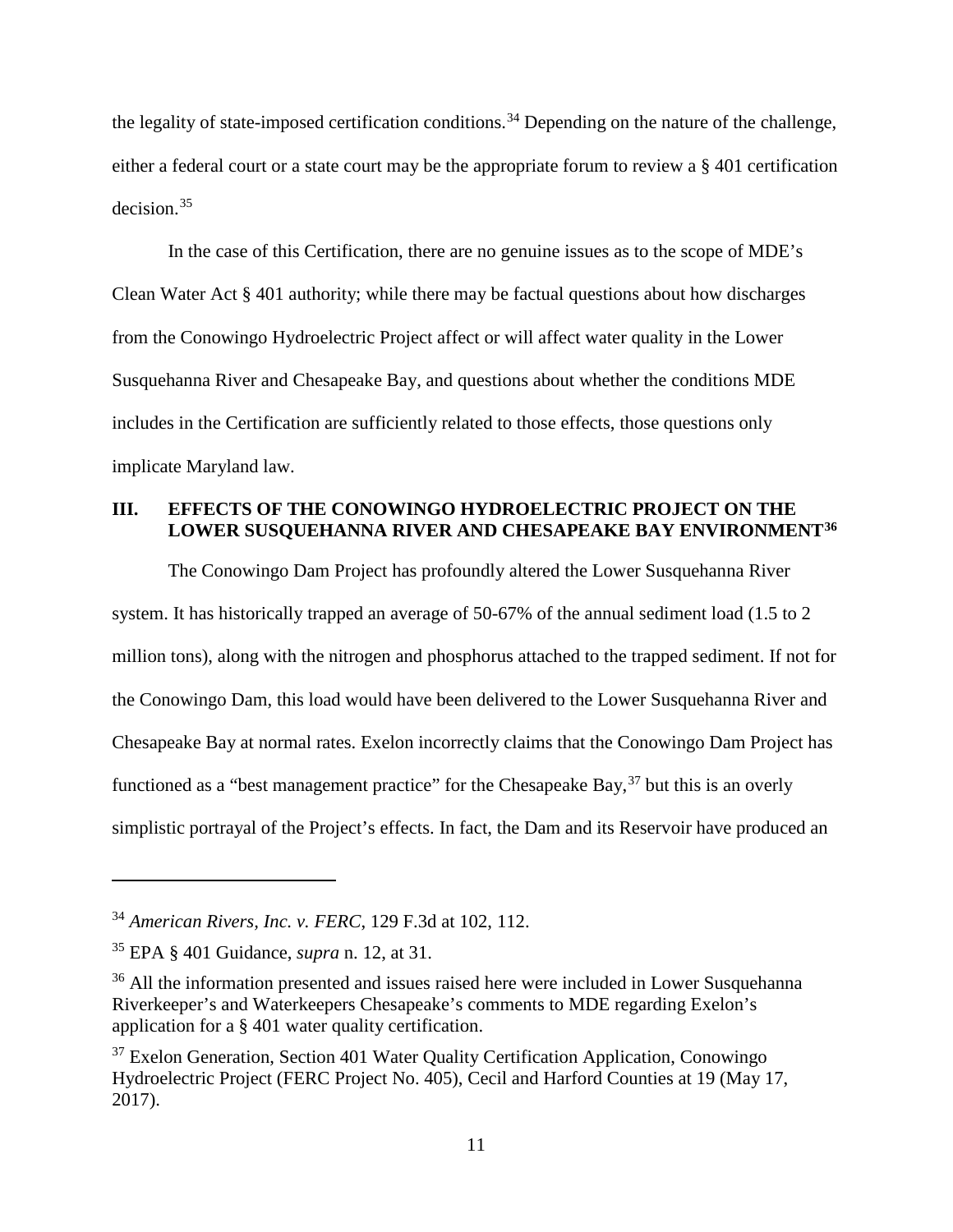enormous artificial repository of sediment and associated nutrients that can be scoured by high flow events, re-mobilized, and delivered downstream by large storm-induced flows. In fact, these scoured loads add additional pollutant loads at times when the downstream receiving waters are already vulnerable, receiving their heaviest loads of suspended pollution from the Susquehanna River Watershed.

The threshold flow needed to produce scouring will be surpassed many times during the requested license period. As the U.S. Geological Survey ("USGS") stated in a 2012 peerreviewed report:

The evidence presented in this report indicates that the predicted changes are not just a theoretical issue for future consideration, but are already underway. These changes in the reservoirs are already overwhelming the progress being made to reduce constituent loads from the Susquehanna River watershed. Therefore, efforts to reduce nutrient and sediment inputs to the Chesapeake Bay will need to include consideration of changes in the trapping of sediment entering, and scouring of sediment in, the reservoirs along with the management actions implemented upstream in the watershed.<sup>[38](#page-11-0)</sup>

Thus, scoured loads deliver much greater quantities of sediment and nutrients to the Chesapeake Bay than the natural loading that would have occurred during the same flow events had the Project not been in place. Particularly in the case of very large storms – such as 25-year, 50-year, 75-year, and 100-year return interval flow events, for which there is a substantial to reasonable likelihood of occurrence during the requested license period, as discussed below – Project-induced scouring could overwhelm pollution reductions undertaken upstream in the Lower Susquehanna River watershed. Indeed, as discussed in detail in section IV.C, below, the

<span id="page-11-0"></span><sup>38</sup> USGS. *Flux of Nitrogen, Phosphorous, and Suspended Sediment from the Susquehanna River Basin to the Chesapeake Bay during Tropical Storm Lee, September 2011, as an Indicator of the Effects of Reservoir Sedimentation on Water Quality* at 13 (2012), https://pubs.usgs.gov/sir/2012/5185/pdf/sir2012-5185-508.pdf.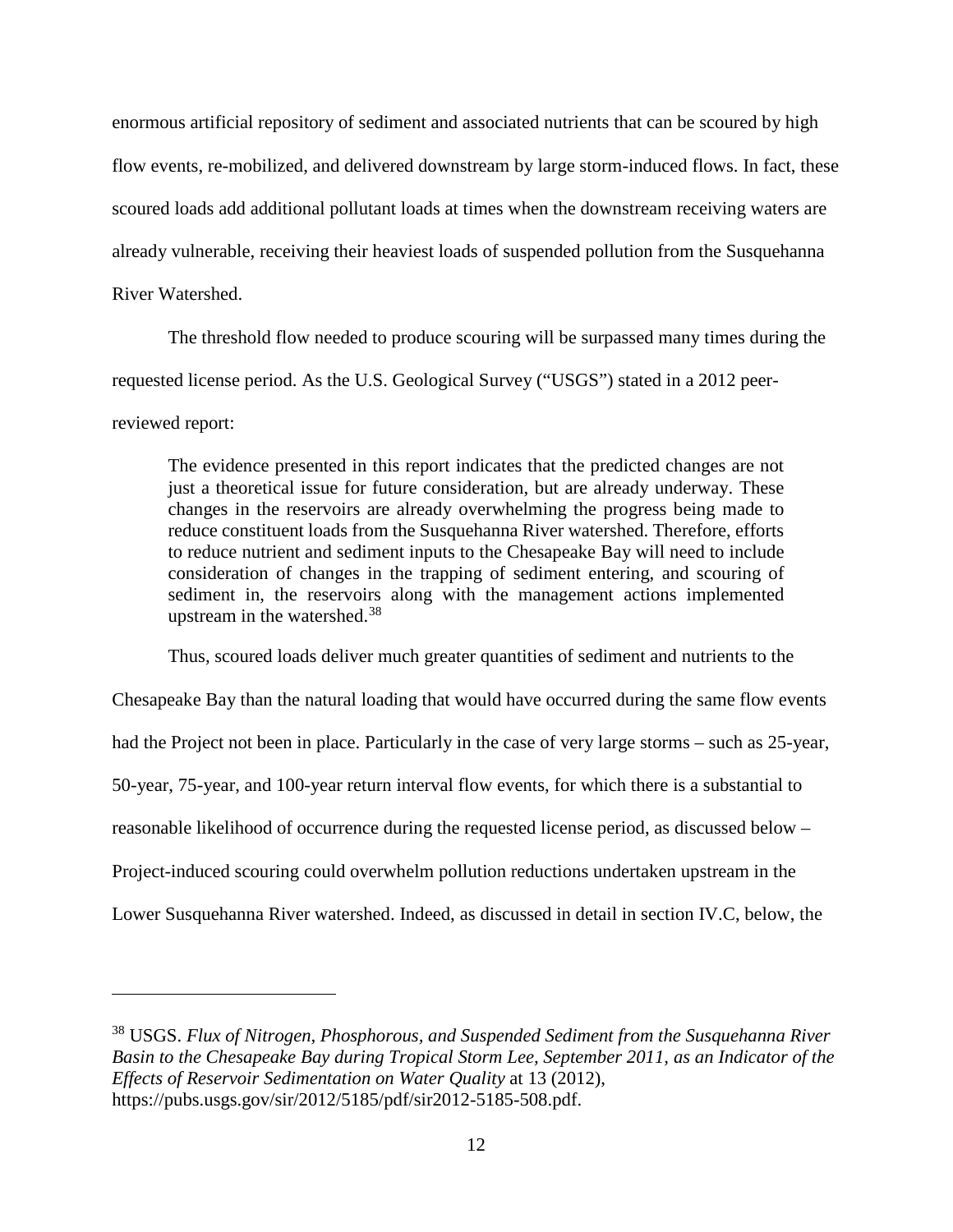effects of climate change will likely lead to more frequent and severe scouring events at the Project.

The Requesters therefore reiterate the proposal stated in their public comments on Exelon's application for a  $\S$  401 certification: the Certification should (1) include a detailed analysis of the effects of climate change, and (2) include conditions requiring Exelon to contribute financially to a specific plan for removing at least 4 million tons of sediment annually from the Conowingo Reservoir, in order to offset the 1.5-2 million tons collected in the Reservoir annually at the time the Chesapeake Bay TMDL modeling was performed, to eventually remove 100 million tons of material from the Reservoir that would be vulnerable to scouring during the proposed license period, and to maintain that level thereafter.<sup>[39](#page-12-0)</sup> These conditions, at a minimum, would be necessary to avoid nutrient and sediment-related violations of state water quality standards as required by 33 U.S.C. § 1341(d).

#### **IV. REASONS FOR RECONSIDERATION**

 $\overline{a}$ 

The Certification does not address the issues described above, which are longstanding and well-documented, nor does it offer an explanation of MDE's rationale for rejecting these concerns. To fulfill its duties under state and federal law and ensure attainment of water quality standards below the Conowingo Hydroelectric Project, MDE must address the following issues in its reconsideration and revision of the Certification:

### **A. The Certification Must Be Revised To Address The Water Quality Effects Of Scoured Sediment Caused By The Conowingo Hydroelectric Project.**

MDE rightly and correctly included the following critical acknowledgment in the Summary of Findings in the Certification:

<span id="page-12-0"></span> $39$  To be clear, Exelon need not and should not be the only financial contributor to this plan.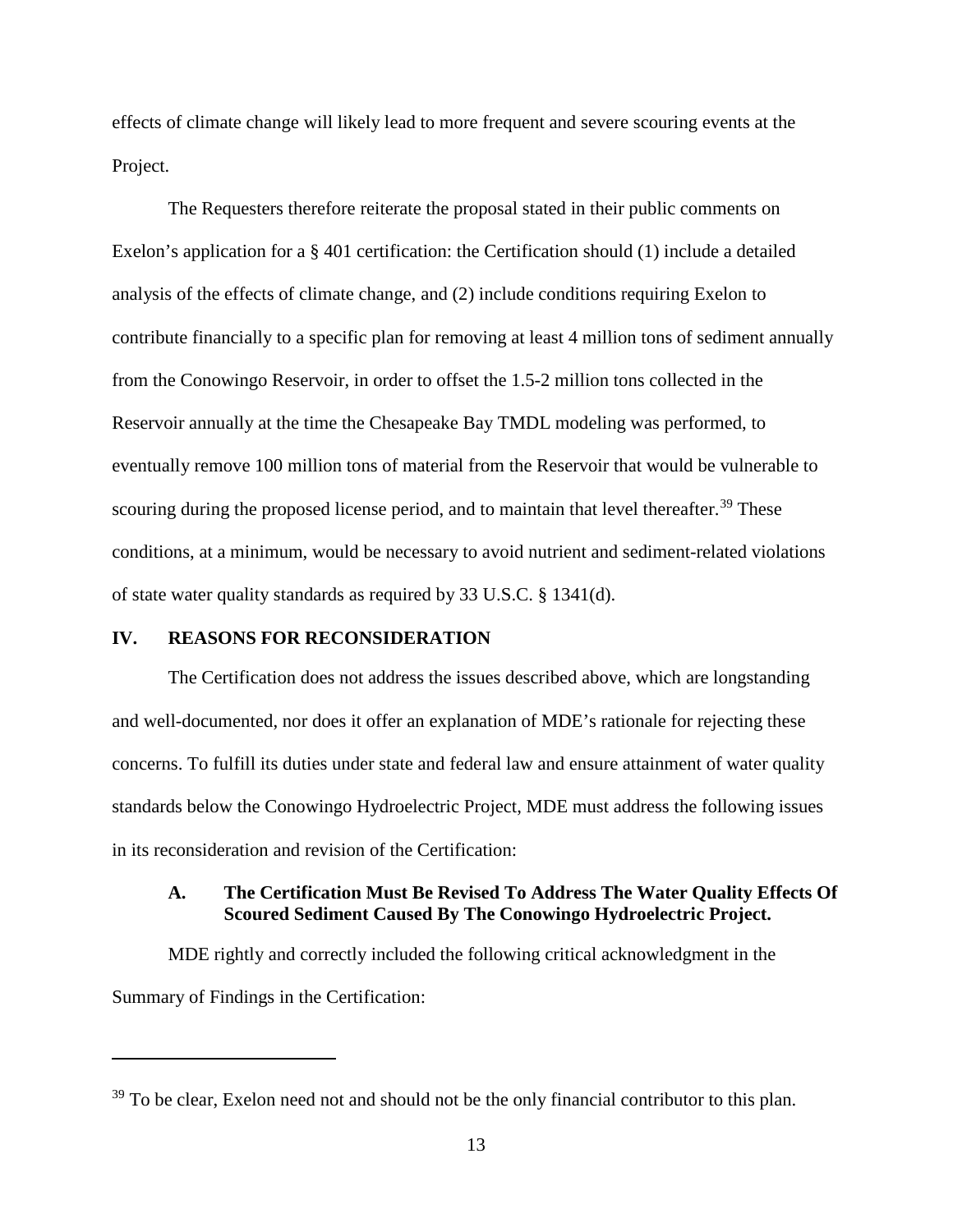Although the Dam has in the past trapped and stored sediment and nutrients and served as a barrier to downstream transport to the Bay, the Reservoir is now full, as no efforts have been undertaken over the life of the Project, such as routine dredging, to maintain any trapping function. As a result, sediments and nutrients move downstream, and *during large storm events, significant amounts of trapped sediment and nutrients are scoured from the behind the Dam and discharged downstream*. By releasing significant amounts of sediment and nutrients through scouring during storm events, the Dam has altered the nature, timing, and delivery method of these materials with adverse consequences for the Lower River and the Bay. Nutrients discharged as a result of the in-filled state of the Reservoir adversely impact [dissolved oxygen] levels and thus aquatic life in the [dissolved oxygen] Non-Attainment Area.<sup>[40](#page-13-0)</sup>

Unfortunately, the Certification includes no conditions targeted to prevent the harm that will be caused by the discharge of scoured sediment. The current version of the Certification contains conditions that *might incidentally* involve the removal of sediment from Conowingo Reservoir, under the requirement for a "nutrient corrective action plan" and associated options for mitigating nutrient discharges from the project.<sup>[41](#page-13-1)</sup> But the Requesters are not aware of any study or other evidence that establishes a quantitative relationship between the required nutrient reductions to the volume of sediment removal from the Reservoir that would be needed to achieve those reductions. In short, the Certification simply neglects to address this critical threat to water quality.

MDE's findings, like Exelon's application, appear to rely heavily on the LSRWA. But, as discussed in detail in the Requesters' public comments: (1) the modelers did not evaluate largersized storms for which there is a reasonable chance of occurrence during the license period; (2) for those flow events that were modeled, the modelers used a fatally-flawed approach that likely substantially underestimated the effects of those flows on sediment discharges; and (3) the

<span id="page-13-0"></span><sup>&</sup>lt;sup>40</sup> Certification at 12,  $\P$  6.G. (emphasis added).

<span id="page-13-1"></span><sup>41</sup> *Id*. at 15-16, ¶ 7.D.iii-iv.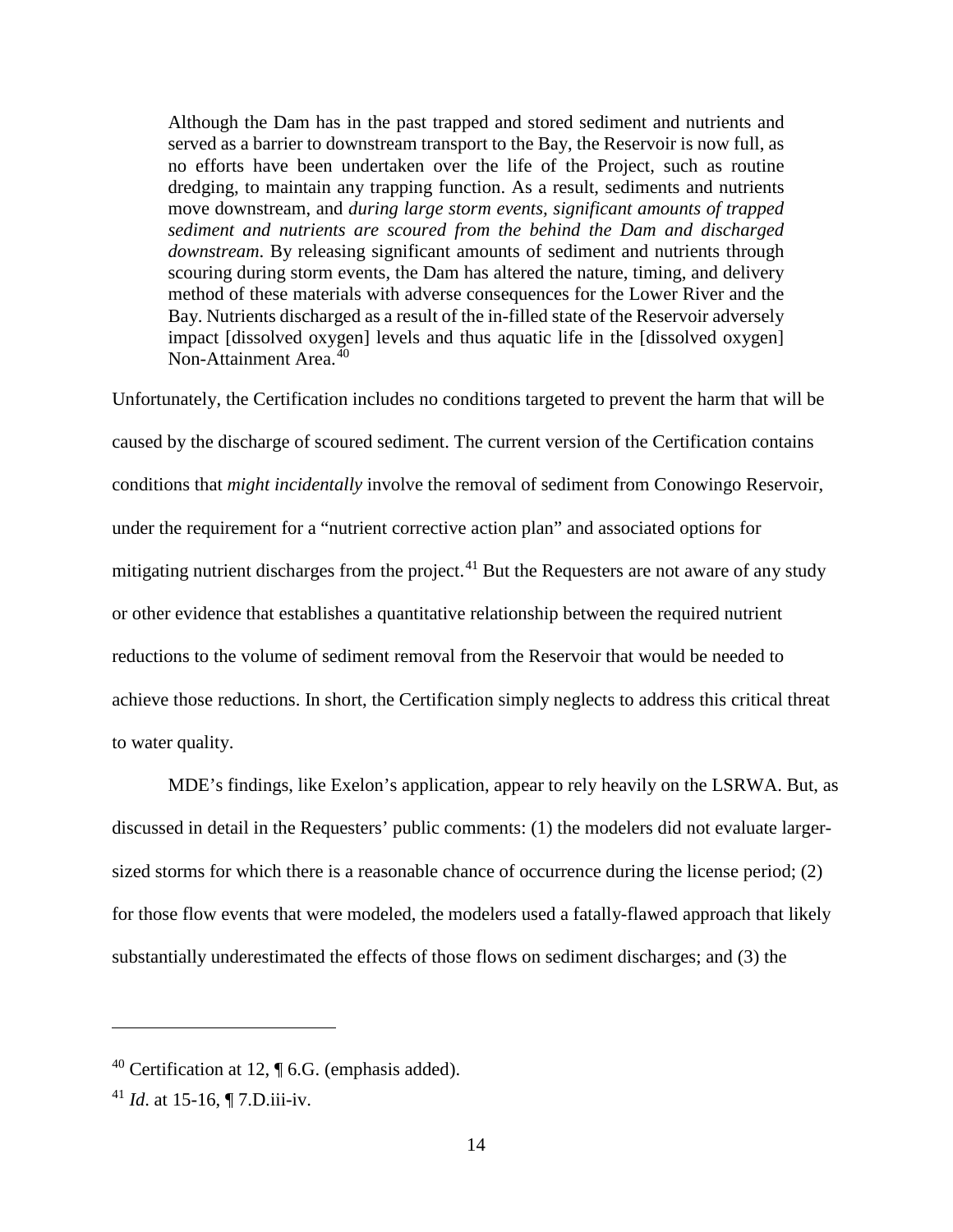modelers did not properly evaluate the effects of sediment and nutrients during the growing season for submerged aquatic vegetation ("SAV"). These flaws are discussed in detail in the attachment to the Requesters' public comments, which are incorporated herein by reference<sup>[42](#page-14-0)</sup>, and summarized below:

# **1. The LSRWA modelers did not model a 25-year, 50-year, 75-year, or 100-year return interval flow event, which have a high to reasonable chance of occurring during the license period.**

Exelon is requesting a 50-year operating license. The following table sets forth the

approximate chance that a particular return interval flow event will occur during a given 50-year period, and it demonstrates there is a reasonable chance that such storm events will occur during the license period.

| <b>Return interval flow event</b> | <b>Percentage chance of occurring</b><br>in a given 50-yr. period <sup>43</sup> |
|-----------------------------------|---------------------------------------------------------------------------------|
| $100$ -year                       | 40%                                                                             |
| 75-year                           | 49%                                                                             |
| 50-year                           | 63%                                                                             |
| 25-year                           | 87%                                                                             |
| 20-year                           | 92%                                                                             |

The LSRWA modeled flow events representing only an approximately 20-year return interval flow event. In particular, the modelers depicted Tropical Storm Lee, an approximately 20-year return interval flow event.<sup>[44](#page-14-2)</sup> The modelers also set out to depict a high-flow event that occurred in January 1996 (for which the peak flow represented approximately a 25-50 year return interval

<span id="page-14-0"></span><sup>42</sup> Requesters' Comments on Certification, *supra* n. 3.

<span id="page-14-1"></span><sup>43</sup> National Oceanic and Atmospheric Administration, National Weather Service, Flood Return Period Calculator, [https://www.weather.gov/epz/wxcalc\\_floodperiod.](https://www.weather.gov/epz/wxcalc_floodperiod) *See also* LSRWA Review at 8.

<span id="page-14-2"></span><sup>44</sup> *Id*. at 2, 5-7.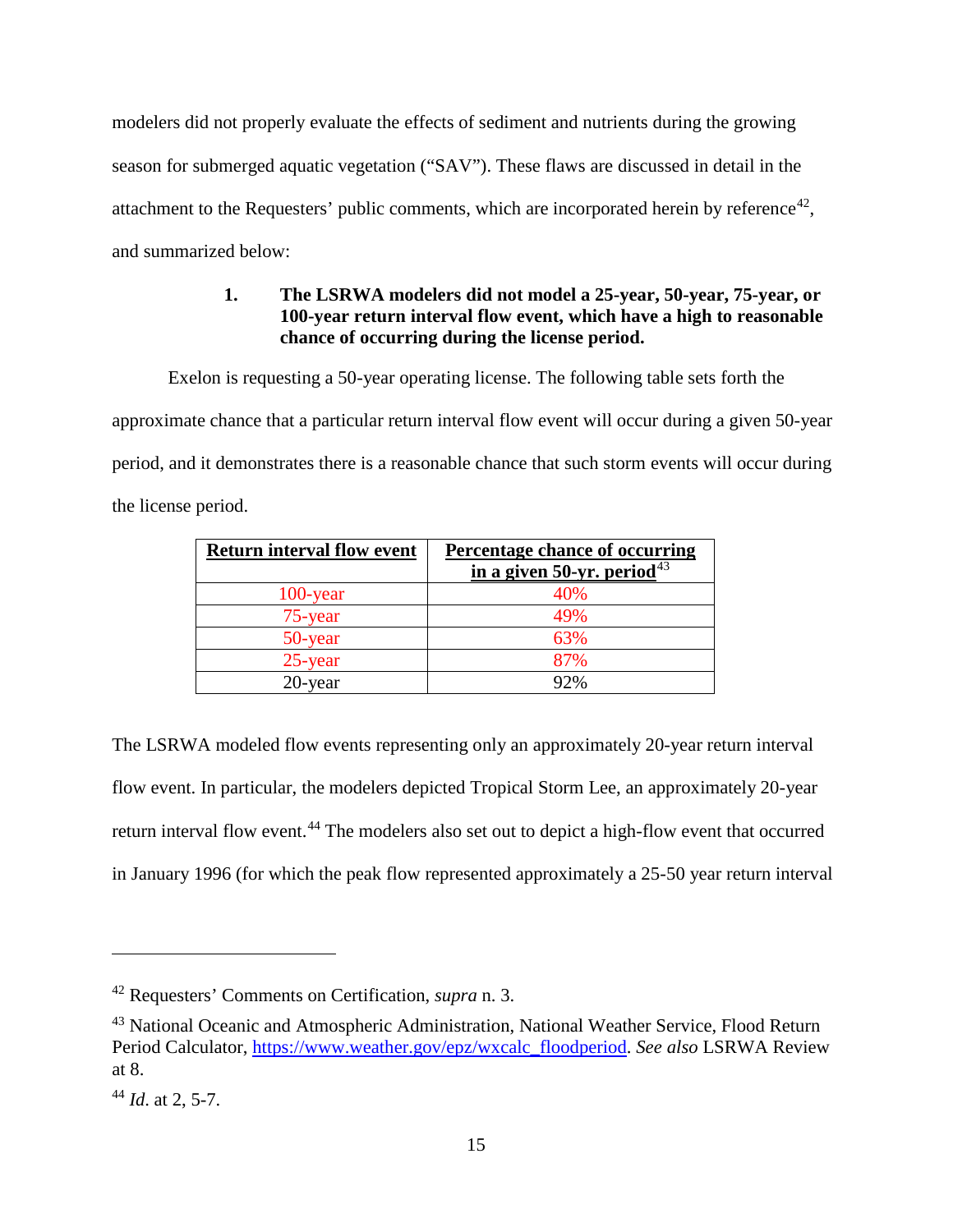flow event), but because of errors discussed in the section below, the resulting analysis was approximately equivalent to evaluating a 20-year return interval flow event, similar to Tropical Storm Lee.

The decision not to model and study the effects of a larger return interval flow event was a serious omission in the LSRWA. Because the relationship between sediment concentration and flow is exponential (as detailed below), a 50-year, 75-year or 100-year return interval flow event would have produced sediment scouring effects substantially greater than storms modeled by the LSRWA modelers. Since such storms are likely to occur during the license period, Maryland lacks the sort of analysis that would be necessary to estimate the Project-induced effects that must be offset by conditions in the § 401 certification.

## **2. The LSRWA modelers underestimated the effects of the flow events they modeled by using** *averages* **to represent peak flow conditions and associated sediment concentrations.**

Both the USGS and the Corps' models represented "peak" Tropical Storm Lee conditions based on *daily average flow* rather than using other methods of calculating peak conditions, a choice that caused the LSRWA to underrepresent the storm's effects.[45](#page-15-0) In particular, while the highest daily average flow recorded during Tropical Storm Lee was 709,000 cubic feet per second ("cfs"), the highest *24-hour running average flow* was 746,000 cfs, and the highest *instantaneous flow* was 778,000 cfs. Similarly, for one part of their analysis, the Corps modelers represented Tropical Storm Lee by its *storm average flow*, which was just 632,000 cfs. These choices likely explain why the models predicted sediment quantities that were lower than the best available estimates or actual measured data suggested.<sup>[46](#page-15-1)</sup>

<span id="page-15-0"></span><sup>45</sup> *Id*. at 1-2.

<span id="page-15-1"></span><sup>46</sup> *Id*. at 2-6, 12.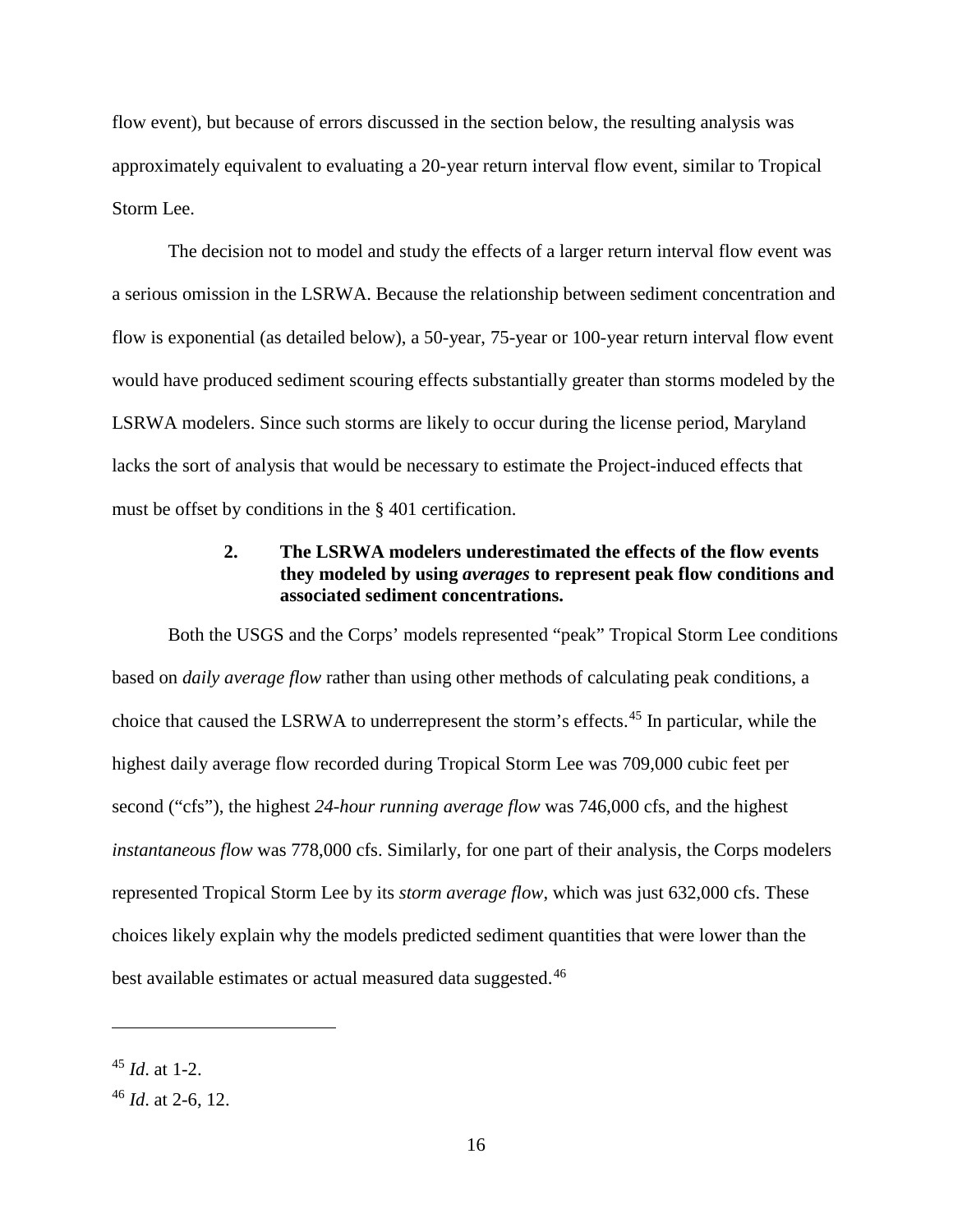While the modelers at least recognized that their model outputs constituted underestimations, they chose to respond by increasing the assumed inflow load by  $10\%$ .<sup>[47](#page-16-0)</sup> As discussed in more detail in the LSRWA Review, simply increasing the modeled loads by a mere 10% was unjustified and likely did little to improve the validity of the modeling.<sup>[48](#page-16-1)</sup>

The LSRWA analysis also involved modeling of the January 1996 high-flow event, but the modelers represented that storm based on daily average flows rather than instantaneous flows.[49](#page-16-2) While use of the *daily average* measure meant that the modelers considered the January 1996 flow event as having a peak of 622,000 cfs, the *instantaneous flows* (measured in 15- minute increments) peaked at 909,000 cfs.<sup>[50](#page-16-3)</sup> As a result, the modeling for the January 1996 event represented something closer to a 20-year return interval flow event, similar to Tropical Storm Lee and significantly smaller than the high-flow events reasonably likely to occur during the requested license period.

The consequences of these choices were substantial because the relationship between flow and transport of sediment is an exponential, not linear, relationship, as illustrated in the figure below.<sup>[51](#page-16-4)</sup> Had the LSRWA modelers represented these storms using a more appropriate measure of peak flows, because of the exponential relationship they would certainly have predicted much greater sediment and nutrient effects. Instead, the LSRWA models presented an unjustified rosy picture of the likely effects of future high-flow events.

<span id="page-16-0"></span><sup>47</sup> *Id*. at 4.

<span id="page-16-1"></span><sup>48</sup> *Id*. at 4-5.

<span id="page-16-2"></span><sup>49</sup> *Id*. at 7.

<span id="page-16-3"></span><sup>50</sup> *Id*.

<span id="page-16-4"></span><sup>51</sup> *Id*. at 6 (citing Scott and Sharp, USGS, Sediment Transport Characteristics of Conowingo Reservoir at 19, fig.6 (Feb. 2014)).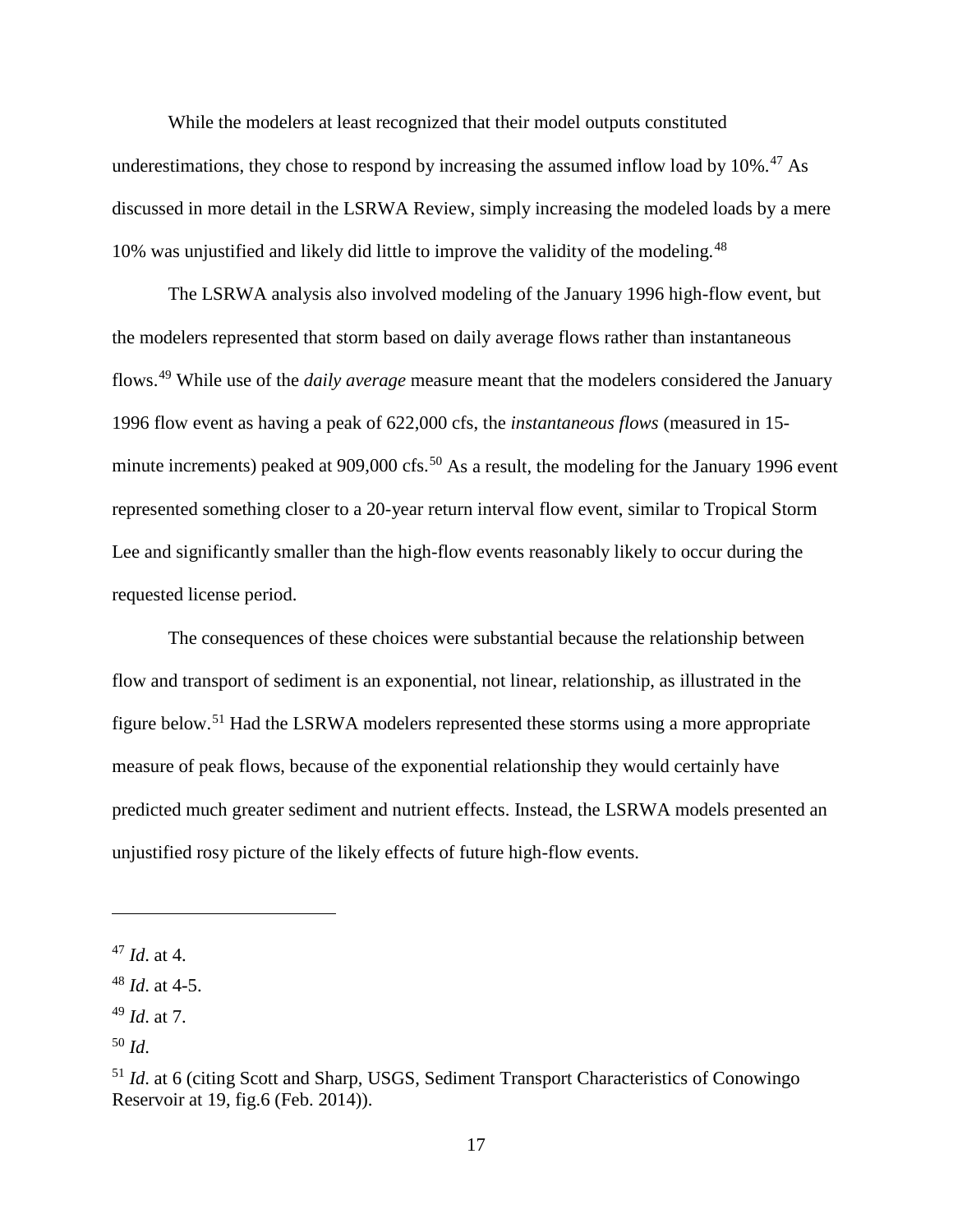

Figure 16 Scour load predictions by the USGS with AdH model results

## **3. The LSRWA modelers did not properly evaluate the effects of a large flow event on the SAV growing season.**

The LSRWA modeling considered the effects of sediment discharges to the Chesapeake Bay during the months of January, June, and October. The modelers made this choice despite the fact that the 1967-2013 historic flow record shows there were more days at or above the scouring threshold during March, April, and May than all other remaining months.<sup>[52](#page-17-0)</sup> As a result, the SAV growing season was largely excluded from the analysis.

These omissions, if not corrected, will have grave adverse effects on water quality from which the Lower Susquehanna River and Chesapeake Bay may struggle for years to recover.

## **B. The Certification Must Address All Applicable Water Quality Standards.**

<span id="page-17-0"></span><sup>52</sup> *Id*. at 9-10.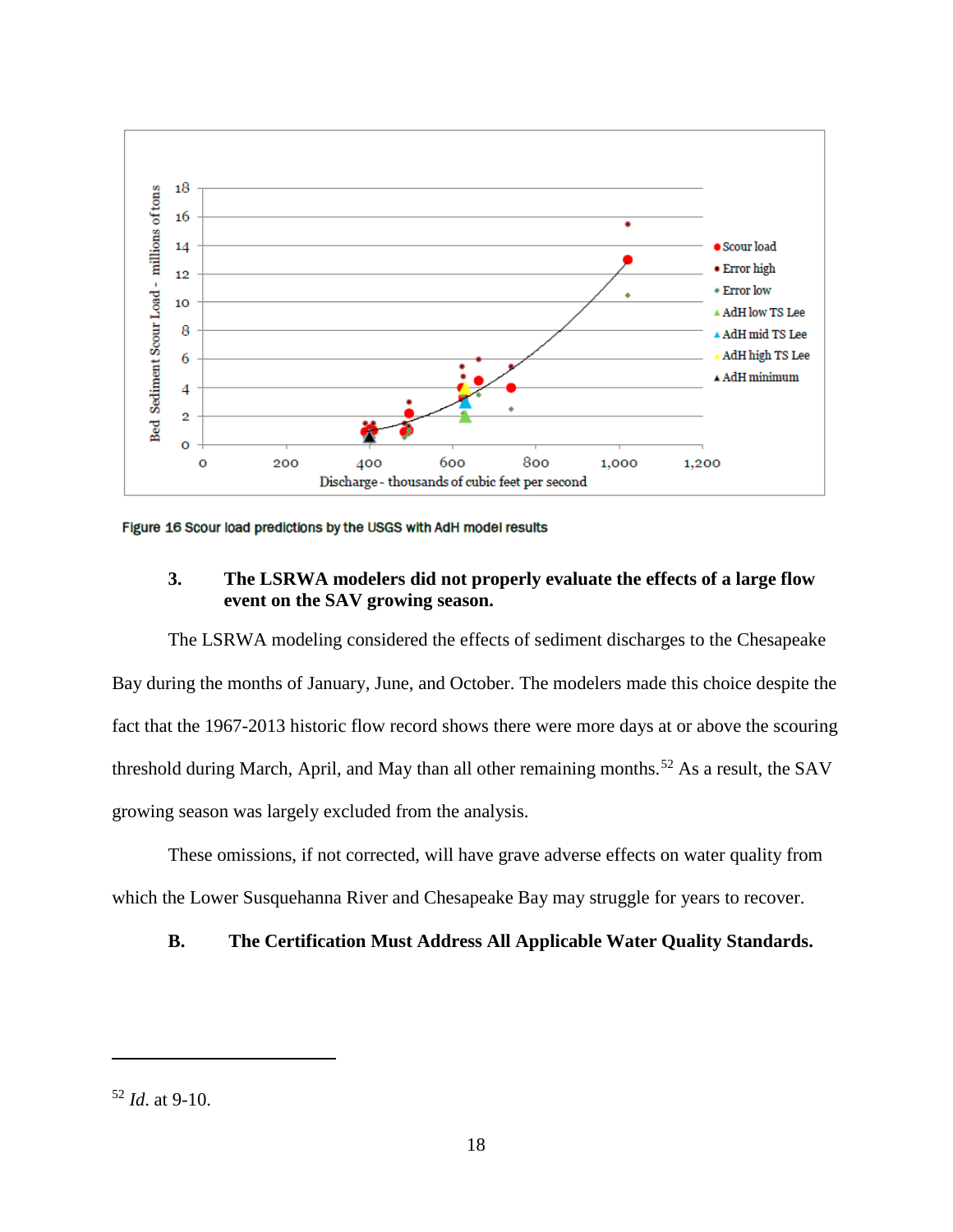The Certification includes conditions aimed at addressing the effects of the Conowingo Hydroelectric Project's discharges upon dissolved oxygen below the Project, but does not adequately address or protect against violations of the other applicable water quality standards, including designated uses and narrative water quality standards. Maryland's designated uses require that MDE ensure support of estuarine and marine aquatic life and shellfish harvesting, both of which are vulnerable to smothering and other adverse effects in the event of large-scale discharges of nutrient-laden sediment. MDE must also ensure compliance with Maryland's narrative water quality standards which prohibit pollution by any material in an amount that would "[c]hange the existing color to produce objectionable color for aesthetic purposes" or "[i]nterfere directly or indirectly with designated uses."[53](#page-18-0) A catastrophic discharge of Projectinduced scour would severely discolor the northern Chesapeake Bay, making it unsuitable for aquatic wildlife habitat and SAV growth.

## **C. The Certification Must Account For The Effects Of Climate Change In Developing Appropriate Conditions To Prevent Project-Induced Scour.**

Over the past century or so, the Northeast (including the Chesapeake Bay region) has experienced increases in the average annual temperature, amount of precipitation, and amount of extreme precipitation events, and these trends are expected to continue and strengthen in the coming years due to climate change. For example, the average temperature in the Northeast is expected to rise between 2.7 and 3 °F by 2035, between 3.6 and 4.8 °F by 2055, and between 4.7 and 8 °F by 2085, compared with the average temperature in 1971-1999. In addition, the annual amount of precipitation in the Northeast is expected to increase between 2-7% in 2041-2070, compared with 1971-2000. Finally, the frequency of extreme precipitation, defined as the

<span id="page-18-0"></span><sup>53</sup> COMAR 26.08.02.03(B).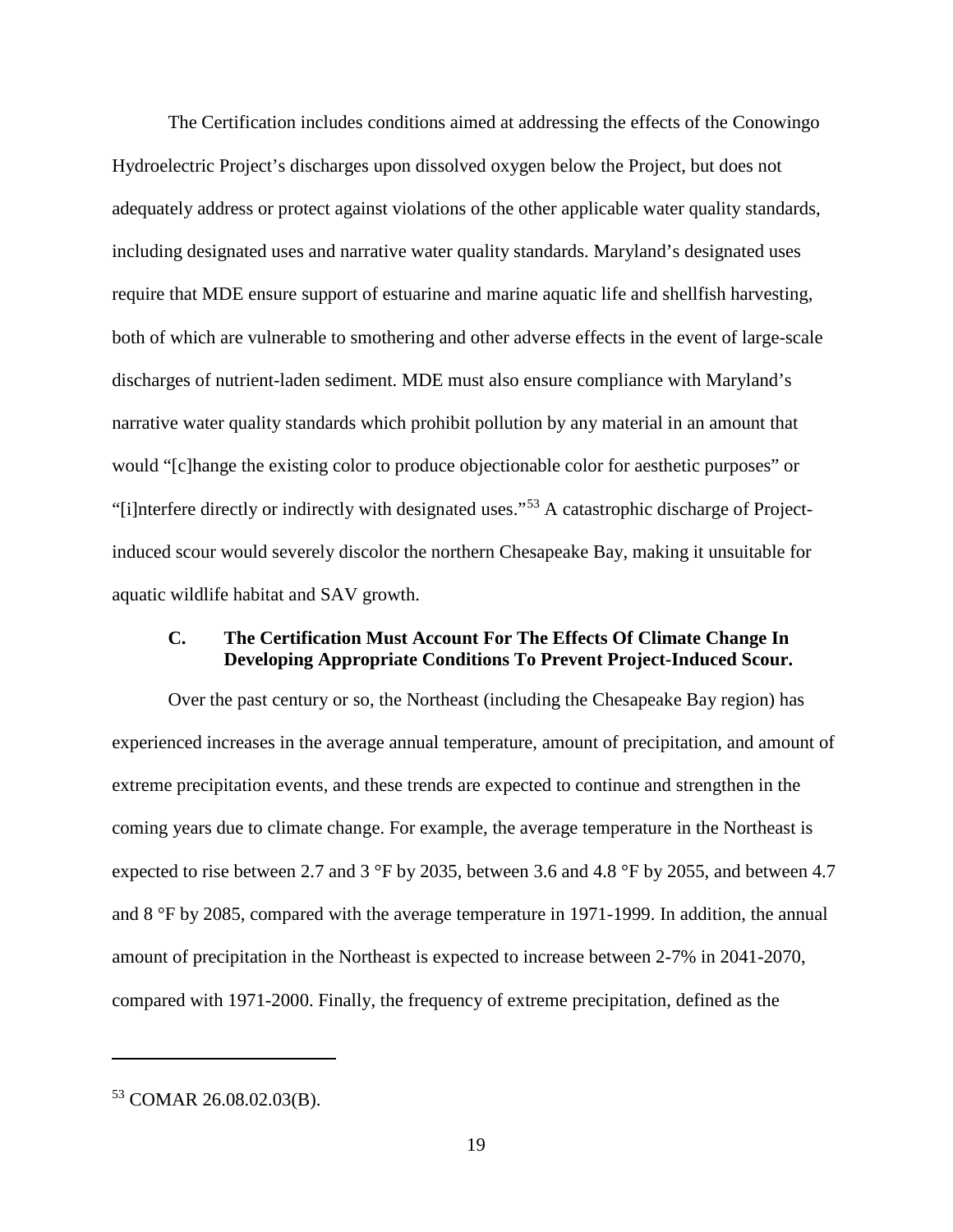number of days with over an inch of precipitation, is expected to increase by about 10-20% in the Chesapeake Bay watershed by 2041-2070, compared with 1971-2000. As part of the reconsideration requested herein, MDE must account for and address these significant climaterelated impacts because they will likely increase the predicted levels of scouring threshold exceedances that were originally assumed for the Project.

Moreover, MDE cannot rely on the Chesapeake Bay TMDL to account for the effects of climate change, and must independently analyze the best available climate projections for the region in order to account for these additive impacts. Fundamentally, MDE has a legal obligation to consider more than mere TMDL compliance (or noncompliance) because the agency must also analyze whether the Project as a whole will interfere with the River's designated uses and narrative water quality standards under the expected climate conditions in the coming decades. The Chesapeake Bay TMDL does not analyze the effects of the Conowingo Dam on Maryland's state water quality standards under any conditions, much less under the projected future climate in the Northeast, and this climate analysis is an essential component of the state certification process.

Furthermore, any increases in nutrient and sediment pollution from the Dam due to climate change were simply not considered in the Chesapeake Bay TMDL. To the extent the Conowingo Hydroelectric Project's effects were included in the TMDL, the TMDL's assumptions about pollution levels did not account for the additive effects of climate change. In fact, only a very vague and preliminary assessment of climate change was completed for the Chesapeake Bay TMDL as a whole in 2010, due to limitations in the modeling that was available at the time. Although the TMDL's "Midpoint Assessment" is expected to incorporate more upto-date information about the impacts of climate change, it remains unclear precisely how

20